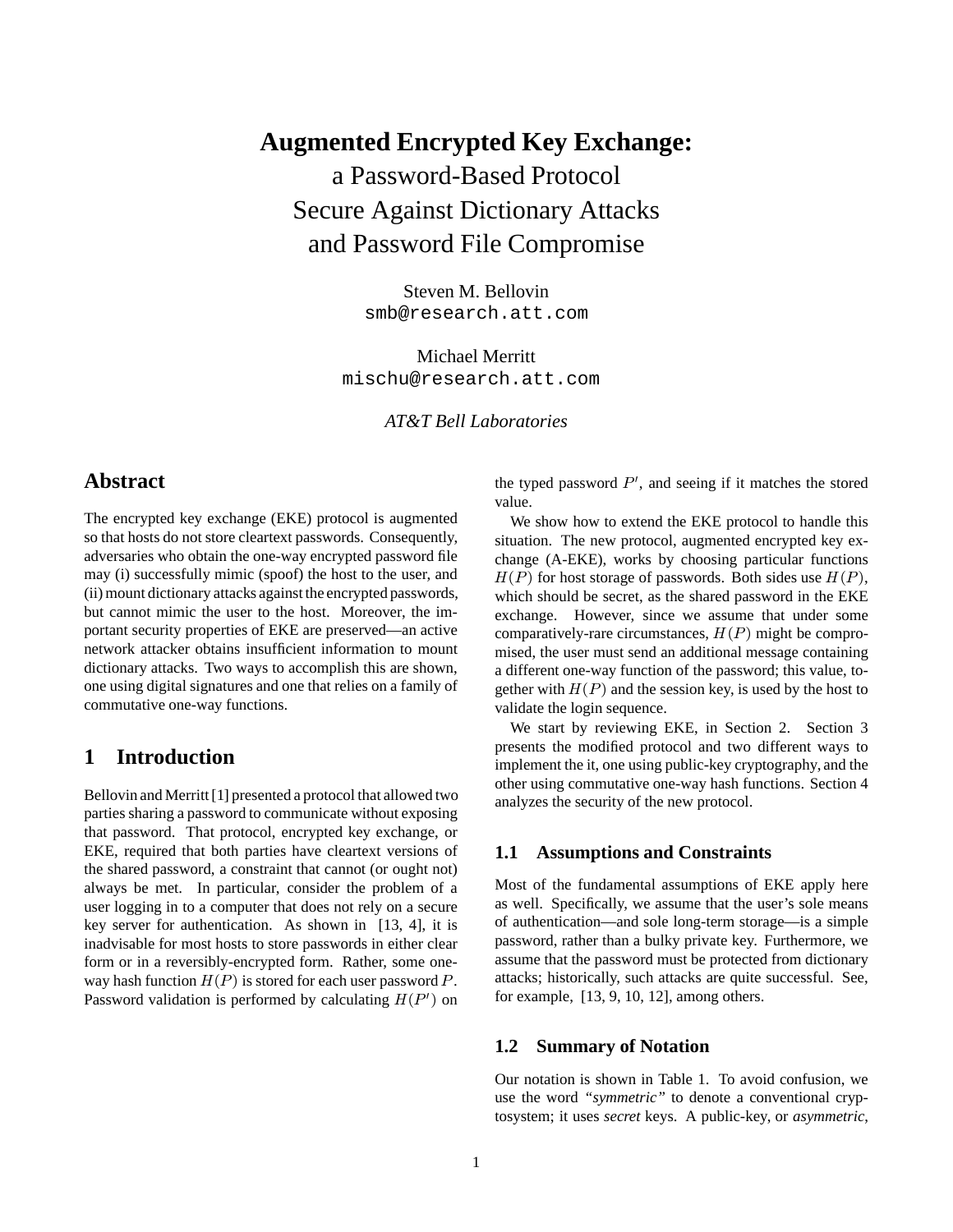#### Table 1: Notation

| System principals. (Alice and Bob).                                 |
|---------------------------------------------------------------------|
| The password: a shared secret, often used as a key.                 |
| A random secret key (for symmetric cryptosystems).                  |
| Random exponents.                                                   |
| Symmetric (secret-key) encryption of " <i>info</i> " with key $K$ . |
| Symmetric (secret-key) decryption of " <i>info</i> " with key $K$ . |
| Digital signature of M with (private) key $S_k$ .                   |
| Verification of signature X of message M with (public) key $V_k$ .  |
| A random challenge generated by $A$ .                               |
| A random challenge generated by $B$ .                               |
| One-way hash functions.                                             |
| Commutative, one-way hash functions.                                |
| Base and modulus for discrete exponentiation.                       |
|                                                                     |

cryptosystem has *public* encryption keys and *private* decryption keys.

# **2 A Review of EKE**

Assume that two parties, A and B (Alice and *Bob*), wish to establish a secret, authenticated session key. Initially, the only secret they share is  $P$ , a password that may be subject to dictionary attacks.

1. A picks a random number  $R_A$  and calculates  $P[\alpha^{R_A} \pmod{\beta}].$ 

A sends

$$
A, P[\alpha^{R_A} \ (mod \ \beta)] \qquad \qquad (EKE.1)
$$

to  $B$ ; note that her name is sent in the clear.

2.  $B$  picks a random number  $R_B$  and calculates  $\alpha^{R_B}$  (*mod*  $\beta$ ). *B* also uses the shared password *P* to decrypt  $P[\alpha^{R_A} \pmod{\beta}]$ , and calculates

$$
(\alpha^{R_A R_B}) \ (mod \ \beta).
$$

The session key  $K$  is derived from this value, perhaps by selecting certain bits. Finally, a random challenge  $challenge_B$  is generated.

 $B$  transmits

$$
P[\alpha^{R_B} \pmod{\beta}], K[challenge_B].
$$
 (EKE.2)

3. A uses P to decrypt  $P[\alpha^{R_B} \pmod{\beta}]$ . From this,  $K$  is calculated; it in turn is used to decrypt  $K[challenge_B]$ . A then generates her own random challenge  $challenge_A$ .

A sends

$$
K[challenge_A, challenge_B]. \t\t (EKE.3)
$$

4. B decrypts  $K[challenge_A, challenge_B]$ , and verifies that  $challenge_B$  was echoed correctly.

 $B$  sends

$$
K[challenge_A]. \t\t (EKE.4)
$$

5. A decrypts to obtain  $challenge_A$ , and verifies that it matches the original.

Since the quantities encrypted with  $P$  are random numbers, an attacker cannot validate any guesses as to the password. The fact that  $K$  depends on inputs from both  $A$  and  $B$  defeats man-in-the-middle attacks. Furthermore, neither party can control the choice of  $K$ ; to do so is equivalent to solving the discrete log problem.

There is another major variant of EKE, which uses asymmetric cryptosytems rather than exponential key exchange. In general, that version is not suitable for use with A-EKE; this is discussed further in Section 4.

# **3 EKE with Hashed Passwords**

The modified protocol requires some new definitions. First, there is  $H(P)$ , the password-hashing function. Naturally, this must be a one-way function; there must be no feasible way to recover P from  $H(P)$ . By our assumptions, hosts should try to keep  $H(P)$  secret, but this cannot be guaranteed. The goal is to prevent an intruder who has captured  $H(P)$  from succeeding in learning P or in mimicking Alice. Moreover, attackers who have not obtained  $H(P)$  must remain unable to mount dictionary attacks against  $P$ , as in the original  $EKE$  protocol. (Note that any intruder with  $H(P)$ can already mount a dictionary attack, so we need not guard further against that possibility.)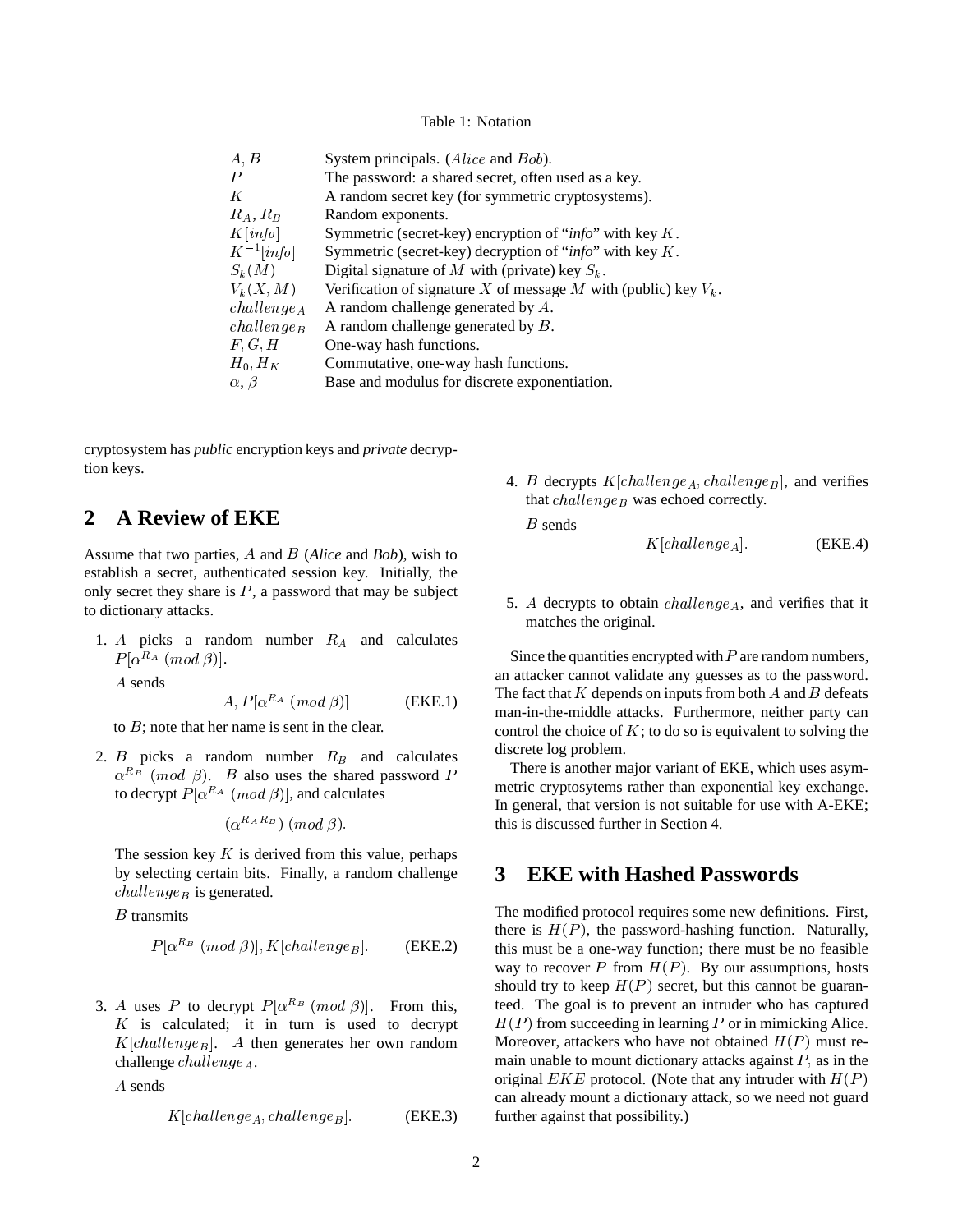The second function,  $F(P, K)$  is a one-way function that depends on both the password and the previously-negotiated session key. The user calculates this quantity, encrypts it with  $K$ , and sends

$$
K[F(P,K)]
$$

to the host.

Finally, define a predicate,

$$
T(H(P), F(P, K), K);
$$

this evaluates to **true** if and only if the genuine password P was used to create both  $H(P)$  and  $F(P, K)$ . (That is,  $T(X, Y, Z)$  is true if and only if  $X = H(P')$  and  $Y =$  $F(P', Z)$ , for some  $P'.$ 

The basic idea is to first run EKE with  $H(P)$  in place of the cleartext password, P. The result is a session key,  $K$ , that  $N<sub>0</sub>$ should be known only by  $A$  and  $B$ , and can in practice only be known by someone who knows  $H(P)$ . Most attackers will not get this far, but one who has captured  $H(P)$  will be able to impersonate either the host, the user, or both. Consequently, the user must supply  $F(P, K)$  to persuade B of her identity. Simply sending P, either in the clear or as  $K[P]$ , would be unsafe against an enemy who was mimicking the genuine  $B$ . EKE p

Below is the protocol in full—the first five steps are simply EKE with  $H(P)$  used in place of P:

1. A picks a random number  $R_A$  and sends

$$
A, H(P)[\alpha^{R_A} \pmod{\beta}] \qquad (A-EKE.1)
$$

to  $B$ . Note that  $A$  has  $P$ , and hence can easily calculate  $H(P)$ .

2. B picks a random number  $R_B$ , and uses the shared, encrypted password  $H(P)$  to decrypt  $H(P)[\alpha^{R_A} \pmod{\beta}]$ , calculates  $(\alpha^{R_A R_B}) \pmod{\beta}$ , not and derives K from this value. Finally,  $challenge_B$ is generated.

 $B$  transmits

$$
H(P)[\alpha^{R_B} \pmod{\beta}], K[challenge_B]. \quad (A-EKE.2)
$$

3. A uses  $H(P)$  to decrypt  $H(P)[\alpha^{R_B} \pmod{\beta}]$ , uses this to calculate  $K$ , which in turn is used to decrypt  $K[challenge_B]$ . A then generates  $challenge_A$ . A sends

$$
K[challenge_A, challenge_B]. \qquad (A-EKE.3)
$$

4. B decrypts  $K[challenge_A, challenge_B]$ , and verifies that  $challenge_B$  was echoed correctly.

 $B$  sends

 $K[challenge_A].$  (A-EKE.4)

- 5. A decrypts to obtain  $challenge_A$ , and verifies that it matches the original.
- 6. This ends the execution of EKE using  $H(P)$  in place of the cleartext  $P$ . We are concerned that an adversary that obtained  $H(P)$  still not be able to spoof the host as . The protocol is extended by a single message: A sends

$$
K[F(P, K)]. \t\t (A-EKE.5)
$$

7. Upon receipt, B decrypts to obtain  $F(P, K)$ , and concludes the protocol successfully only if the predicate  $T(H(P), F(P, K), K)$  evaluates to true.

Note that an attacker who obtains  $H(P)$  from the host could successfully mimic the host to  $A$ . But without knowledge of  $P$ , the attacker still cannot mimic  $A$  to the host.

The scheme can be strengthened against dictionary attacks by letting Bob pick a per-user random value  $\tilde{s}$ , and store the pair  $\langle H(s, P), s \rangle$  instead of simply  $H(P)$ . Then Bob would send  $s$  (in the clear) to Alice as an added initial step of the EKE protocol, and  $H(s, P)$  would be used in place of  $H(P)$ . This provides us with two of the three advantages of the "salt" used by Morris and Thompson [13]: it is impossible to tell if two hashed passwords use the same plaintext, and it is impossible to build a dictionary of pre-hashed password guesses. However, this change allows an attacker an additional degree of freedom over the protocol, which must be considered carefully in designing a secure implementation.

There may be several different secure choices for  $H()$ ,  $F()$ , and  $T()$  that will satisfy the protocol requirements. We present two here: digital signatures and commutative oneway functions. Other possibilities include functions based on Gifford's primitives [8].

## **3.1 Digital Signatures**

Conceptually, the most straightforward way to augment EKE is to define  $H(P)$  as the public key in a digital signature scheme. In turn, to compute  $F(P, K)$ , Alice signs K with her private key. At user registration time, the host (Bob) keeps only the public key; at login time, the user (Alice) uses the public key for the EKE exchange, and the private key for the A-EKE extension.

In signature schemes such as ElGamal [7] or NIST's [14], calculating the public key  $V_P$  can much more expensive than calculating the private key; the user shouldn't have to do it at login time. Any number (such as  $P$ , or some simple function of it) can be a private key, but the public key must be calculated. Thus, it may be more efficient for the host to store *both* a one-way hash  $H(P)$  and a public key  $V_P$  derived from P. Then an easier-to-compute  $H(P)$  can be used for the EKE exchange, and  $V_P$  can be used to verify the signature. Moreover, Alice's generation of the private key,  $S_P$ , from  $P$ could proceed in parallel with the EKE exchange.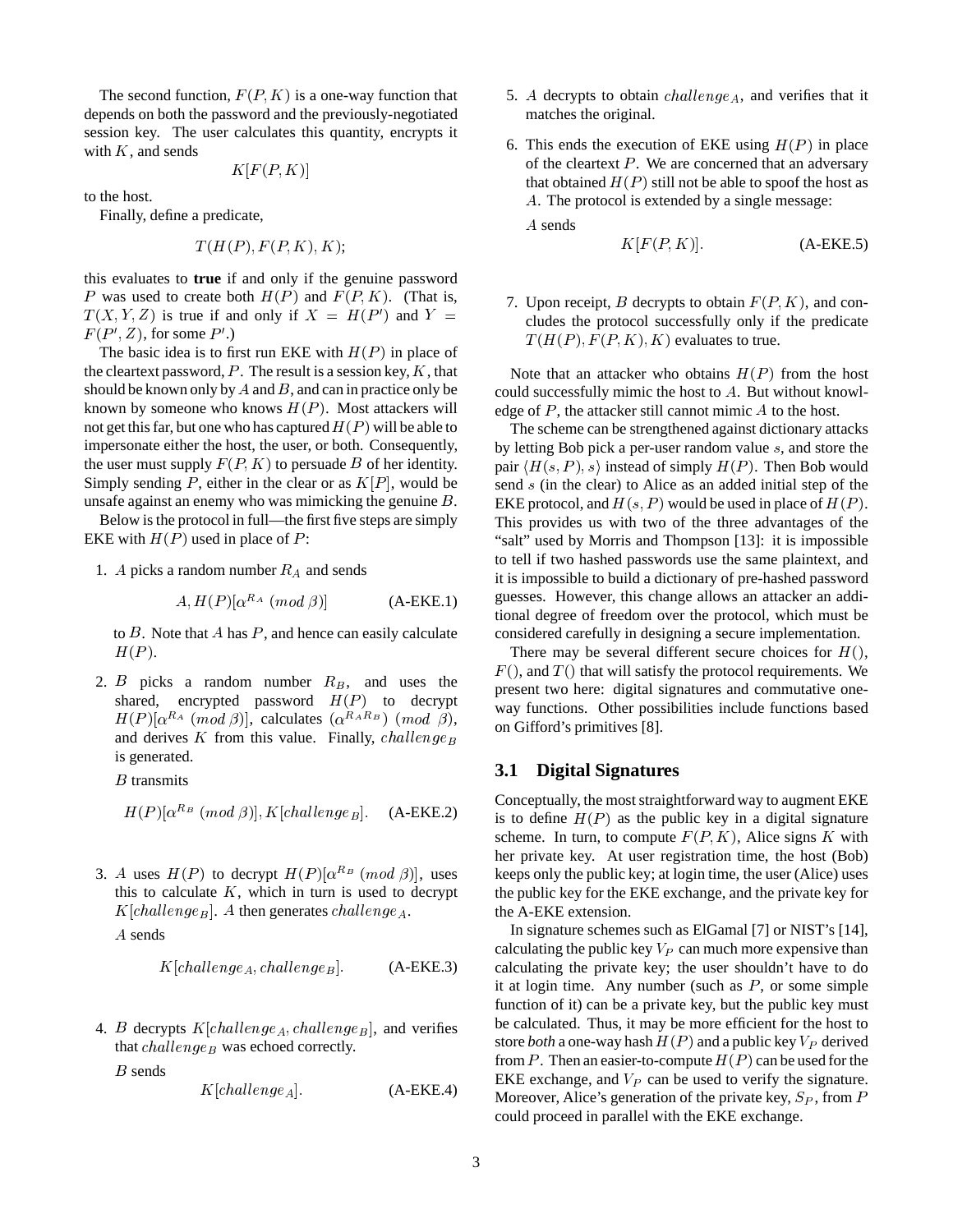Using RSA[16] for the signature step is inadvisable. The public\_ key includes a number of very special form, to wit the product of two large primes. To generate this,  $P$  would have to act as the seed in a cryptographically-strong randomnumber generator (i.e., as described in [2]). Achieving consistent implementations could be tricky. Both parties must calculate exactly the same pseudo-random numbers and perform exactly the same probabilistic primality tests.

However it is achieved, as  $F(P, K)$  the user simply transmits

 $K[S_P(K)],$ 

where  $K$  is the negotiated session key. Then the predicate  $T(X, Y, Z)$  evaluated by the host is true only if  $V_X(Y, Z^{-1}[Y])$  is true. (In a successful execution, this amounts to checking  $V_P(K^{-1}[K[S_P(K)]], K)$ .)

Since Alice does not unilaterally select  $K$ , this cannot be a replay; since Bob cannot control it either, there is no danger of a chosen ciphertext attack.

Below is a full version of this form of the protocol. The public key  $V_P$  for the signature algorithm is held by the host, and is used as  $H(P)$ . The user's end calculates  $V_P$  from the supplied password  $P$ . Note carefully the distinction between  $V_P(X, M)$  and  $V_P[X]$ ; the former is a signature operation, possibly via an *asymmetric* cryptosystem, while the latter uses the value of the key from a signature system as the key to a *symmetric* cryptosystem.

1. A picks a random number  $R_A$  and sends

$$
A, V_P[\alpha^{R_A} \ (mod \ \beta)] \qquad (SA-EKE.1)
$$

to  $B$ .

2. *B* picks a random number  $R_B$ , and uses the shared, public signature key  $V_P$  to decrypt (via a *symmetric* cryptosystem)  $V_P[\alpha^{R_A}(mod \beta)],$  calculates  $(\alpha^{R_A R_B})$  (*mod*  $\beta$ ), and derives K from this value. Finally,  $challenge_B$  is generated.

 $B$  transmits

 $V_P[\alpha^{R_B}\ (mod\ \beta)], K[challenge_B]. \hspace{0.5cm} \text{(SA-EKE.2)}$ 

3. A uses  $V_P$  to decrypt  $V_P[\alpha^{R_B}(mod \beta)]$ , uses this to calculate  $K$ , which in turn is used to decrypt  $K[challenge_B]$ . A then generates challenge<sub>A</sub>. A sends

$$
K[challenge_A, challenge_B]. \qquad (SA-EKE.3)
$$

4. *B* decrypts  $K[challenge_A, challenge_B]$ , and verifies that  $challenge_B$  was echoed correctly.

 $B$  sends

$$
K[challenge_A]. \t\t (SA-EKE.4)
$$

5. A decrypts to obtain  $challenge_A$ , and verifies that it matches the original.

```
6. 
sends
```

$$
K[S_P(K)]. \t\t(SA-EKE.5)
$$

7. Upon receipt, B decrypts to obtain  $S_P(K)$ , and concludes the protocol successfully if and only if  $V_P(K^{-1}[K[S_P(K)]], K)$  is true.

#### **3.2 Commutative Hash Functions**

Let  $H(P)$  be defined as  $H_0(P)$ , a member of a family of commutative one-way hash functions,  $\{H_0, H_1, ...\}$ . After the EKE transfer using  $H(P) = H_0(P)$ , both A and B generate the hash function  $H_K()$ . Then, A computes  $F(H,K) = H_K(P)$  and sends it to B. Since B knows  $H_0(P)$ , he can compute both  $H_0(H_K(P))$  and  $H_K(H_0(P)),$ the first by hashing the received message  $H_K(P)$  with  $H_0()$ and the second by hashing the stored  $H_0(P)$  with  $H_K()$ . If these two values are the same<sup>1</sup>,  $B$  can conclude that the other party knows *both*  $H_0(P)$  and P.

The security of both this and the public-key variant depend critically on the information-hiding properties of the component transformations (the hash functions and cryptosystems). The next section discusses these requirements. At present, we do not know of any family of commutative one-way functions that satisfy the protocol requirements, while hiding sufficient information.

# **4 Security Analysis**

Implicit in our descriptions of both variants of A-EKE is that the component transformations do not "leak" useful information to a potential adversary. That is, it should be computationally infeasable for an active or passive adversary to obtain useful information about  $P$ , or to successfully spoof either protocol participant, via replays or other strategies.

There are three, complementary approaches to formalizing this requirement. The first postulates that the algebraic identities *required* by the protocol are the *only* identities satisfied by the component cryptosystems and message transformations [5, 6, 3]. The second weakens these assumptions and attempts to find a minimal set of (often complexity-theoretic) assumptions that suffice to prove the protocol secure, and the third takes a much more pragmatic approach of examining the concrete implementations(e.g. DES or NIST) for known (or discovered) flaws.

We consider the first and third approaches in what follows, as the most pragmatically useful, and leave the second as an open problem. (The protocol and its security requirements

<sup>&</sup>lt;sup>1</sup>That is, the predicate  $T(X, Y, Z)$  is true if and only if  $H_Z(X)$  =  $H_0(Y)$ .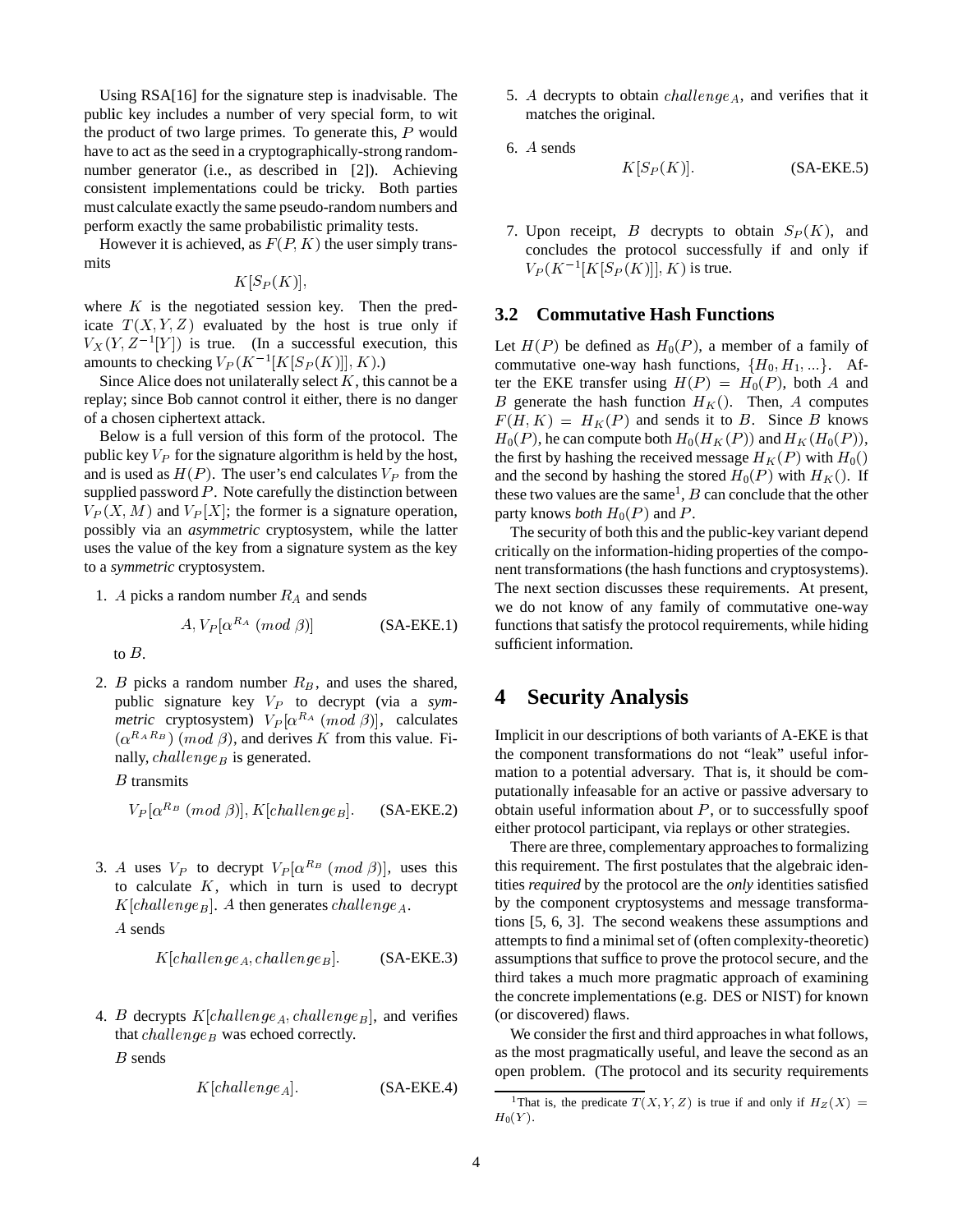can be understood as abstractly specifying "the weakest assumptions which suffice to render the protocol secure".)

## **4.1 Requirements**

The different protocol variants are designed to withstand two different kinds of attacks: first, against an attacker with no knowledge of  $H(P)$ , they must not provide enough information to mount a dictionary attack against P or  $H(P)$ . Second, an attacker that knows  $H(P)$  should neither be able to mimic the user to the host, nor be able to learn useful information about  $P$  (without running a dictionary attack.)

## **4.2 A Ping-Pong Analysis**

Following [5, 6, 3], Alice and Bob can be formalized as simple state machines, sending and receiving inputs from and to an adversary, and ringing alarms in any inputs fail to satisfy appropriate tests. In addition to obtaining new messages from Alice and Bob, the adversary has certain computational abilities. (For example, the function  $H()$  is presumed known, so given a message M, the adversary can compute  $H(M)$ ,  $H(H(M))$ , etc.) A security analysis explores all possible actions by the adversary, substituting arbitrary available messages in protocol executions with Alice and Bob. Despite these actions, the adversary should neither learn the password  $P$ , nor any verifiable function of  $P$  that could be used to mount a dictionary attack. Moreover, if the adversary is assumed to know  $H(P)$ , he or she should still not be able to use attacks on the protocol to learn  $P$ . And of course, classic authentication properties must be preserved by the protocol: for example, if Alice terminates the protocol correctly (without ringing an alarm), with a particular value for the key  $K$ , then either she has been executing the protocol correctly with  $B$ , or with an adversary who has knowledge of  $H(P)$ . The analysis is outlined here–formal details are easily instantiated.

#### **4.2.1 Adversaries Without**  $H(P)$

We begin with an assumption that Alice knows the password, P, Bob knows  $H(P)$ , and several functions and predicates are common knowledge, including  $H()$ ,  $F()$  and  $T()$ . Thus, we assume that an adversary can compute  $H($ ),  $F($ ) or  $T($ ) on any known arguments (tuples of the appropriate arity). We assume that these arguments are unrelated to  $P$  or any legitimately negotiated session key.

Taking the initial EKE phase as a black box, we have a mechanism by which Alice and Bob can negotiate a random session key,  $K$ , each assured that his or her correspondent knows  $H(P)$ , and without divulging any useful information about  $H(P)$  or K. Now Alice sends  $K[F(P, K)]$  to Bob, who decrypts and evaluates  $T(H(P), F(P, K), K)$ . Clearly, this simple addition to EKE affords little new opportunity for an attacker. An active attack could attempt to substitute another message, but none available will pass

Bob's test. Since the session key is different with each protocol execution, the adversary learns new messages,  $K_1[F(P, K_1)], K_2[F(P, K_2)], \ldots$ , but none are useful in attacking later instantiations. Moreover, these messages are protected by the (cryptographically strong) encryption by  $K_i$ . Hence, the adversary has no simple test to determine whether a prospective key  $P'$  has been used in these protocols: to determine whether  $P' = P$  in  $K[F(P, K)]$ is to answer the query "does there exist a  $K'$  such that  $K'[F(P', K')] = K[F(P, K)]$ ?"

#### **4.2.2 Adversaries** with  $H(P)$

Even if a host is subverted and an adversary obtains  $H(P)$ , we are interested in protecting  $P$ , and preventing the adversary from mimicking the user. Hence, we augment the initial state in the previous analysis, by assuming the adversary knows  $H(P)$ . The first phase, running EKE, depends only on  $H(P)$ , not otherwise on P, so the adversary learns nothing new there. Now Alice may or may not be communicating with Bob, but she still sends only the new message  $K[F(P, K)]$ . In this case, the adversary may know K, and so obtain  $F(P, K)$ . But there is no mechanism for the adversary to obtain P from  $F(P, K)$ . Moreover, since Bob ensures the session key  $K$  is unique to each protocol execution, even given  $F(P, K_1), F(P, K_2), \ldots$  an adversary has insufficient information to compute  $K_i[F(P, K_i)]$  for a new  $K_i$ .

#### **4.3 Implementations**

An implementation of a cryptographic protocol approximates the information-hiding properties of the abstract protocol with actual cryptosystems and messages spaces. That is, the implementation is a *model* of the abstract protocol. In particular, the implementation of the cryptographic operations must satisfy the algebraic properties of the abstract operations. Unfortunately, they will almost certainly satisfy additional algebraic properties, which may provide an adversary opportunities for defeating the protocol. No known concrete complexity theory suffices to demonstrate that such an implementation is secure against an appropriately defined adversary. However, the abstract analysis provides guidance as to specific information that must remain hidden, or capabilities that must be denied the adversary.

#### **4.3.1 A-EKE Using Digital Signatures**

For example, an implementation of A-EKE that uses digital signatures implements the function  $F(X, Y)$  as  $S_X(Y)$ , the digital signature of  $Y$  using a private key derived from  $X$ . Since  $Y$  (or information about  $Y$ ) can be obtained from  $S_X(Y)$  using the corresponding public key, this implementation introduces new inference capabilities not considered in the previous analyses. In particular, an adversary who has compromised the host will have obtained the public key derived from  $P$ . Hence, when the user sends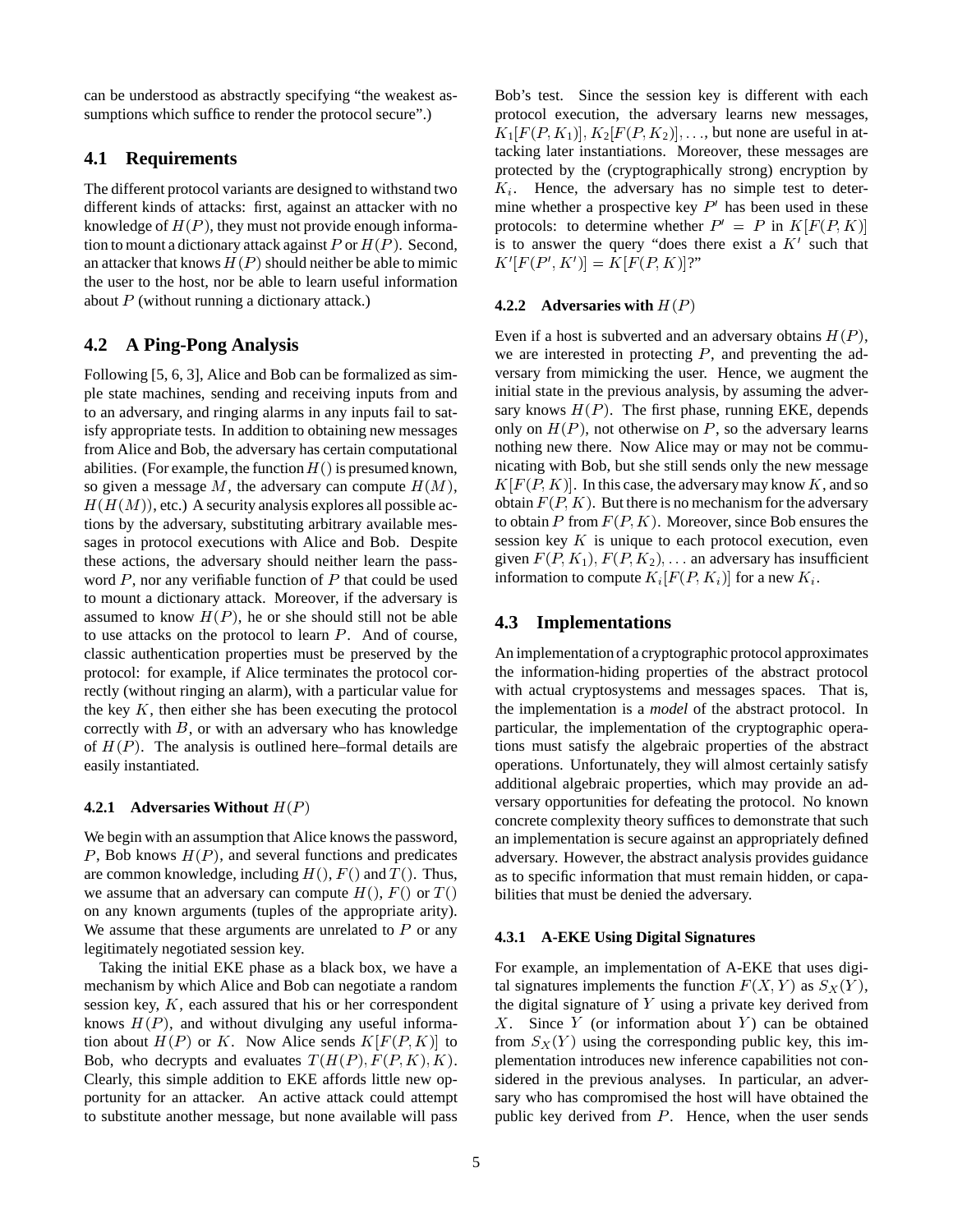$K[F(P, K)] = K[S_P(K)]$ , the adversary can decrypt with K to obtain  $S_P(K)$  and check the signature using the public key.

Different signature schemes leak differing information about the signed message. For example, if the signature scheme is RSA, Y can be obtained from  $S_X(Y)$  using the public key associated with  $X$ . Hence, the adversary can in this case obtain K from  $S_P(K)$ . But this is already known. So in this case, these new inferences provide no new information. (Of course, this considers only a single possible attack. An exhaustive analysis of an adversary's potential actions is required, to ensure a security flaw is not introduced by the implementation.)

#### **4.3.2 A-EKE Using Commutative Hash Functions**

A less satisfactory result occurs if we choose the RSA publickey scheme to provide a family of commutative hash functions [16]. While the consequent transformations satisfy the identities needed for the protocol to make syntactic sense, such use of RSA is not secure for our purposes.

This implementation uses just the encryption part of RSA. Specifically, let  $n = pq$  for some pair of large primes p and . These primes are then discarded. Define

$$
H_0(x) = x^{h_0} (mod\ n)
$$

for some constant  $h_0$ , and

$$
H_K(x) = x^{\kappa} \pmod{n},
$$

where  $\kappa$  is K or a simple function of K.

Thus, predicate  $T$  becomes:

$$
H_0(H_K(P)) = (P^{\kappa})^{h_0} (mod\ n)
$$
  

$$
\stackrel{?}{=} (P^{h_0})^{\kappa} (mod\ n) = H_K(H_0(P)),
$$

which reduces to

$$
P^{\kappa h_0}~(mod~n) \stackrel{?}{=} P^{h_0\kappa}~(mod~n).
$$

Assume, then, that an adversary has a copy of  $H_0(P)$ , and captures  $H_K(P)$  for some K. These correspond to  $P^{H_0}$  (*mod n*) and  $P^{\kappa}$  (*mod n*). But that is two RSA encryptions of the same message, using a common modulus and different exponents. If  $\kappa$  and  $h_0$  are relatively prime—and the probability [11, Section 4.5.2] that they are is  $6/\pi^2$ , or about .61—Simmons' attack [17] will immediately yield  $P$ . If  $\kappa$  and  $h_0$  are not relatively prime, the attacker will be able to solve for  $P^g$ , where  $g = \gcd(h_0, \kappa)$ . This value can then be used in calculating  $H_{K'}(X)$  if g divides  $\kappa'$ . (This latter property dooms any attempt to substitute Rabin's variant on RSA [15], whose solution is equivalent in difficulty to factoring *n*: the attacker can retrieve only  $P^2$ , but that value is itself usable in calculating any even power of  $P$ , as is required by Rabin's function.)

## **4.4 Public-Key EKE**

An alternative implementation of the original EKE protocol [1] relies on a public-key cryptosystem, instead of exponential key exchange. It has the drawback that the session key  $K$  is chosen by one of the parties, as opposed to the exponenetial key exchange variant, in which  $K$  is collaboratively generated.

But the A-EKE protocol fails in the presence of an active attacker  $Z$  if either  $A$  or  $B$  can control the choice of  $K$ . Suppose that  $A$  can choose  $K$ . Then the attacker can impose that value of  $K$  on the real  $B$ . And that, in turn, permits use of the legitimately-generated  $K[F(P, K)]$  to authenticate  $Z$ 's connection to  $B$ .

Similarly, suppose that the host chooses  $K$ . In that case, Z will impose that value on A, again obtaining  $K[F(P, K)]$ to pass on to  $B$ .

# **5 Conclusions**

The original EKE protocol protected passwords being sent over the network, but required a trusted key distribution center. We have now extended EKE so that it may be used when talking to a single host. Local users' hashed passwords are protected by the operating system's file protection mechanisms; remote users' passwords are protected by the new protocol. No third parties are necessary.

It does not appear to be possible to protect passwords against an intruder who has captured the host's copy of the authentication data. Fundamentally, a password-guessing attack is equivalent to the attacker playing both roles, that of the user supplying a password, and that of the host verifying it. Thus, if the host has enough information to validate the legitimate user, the intruder would be able to validate a guess.

# **References**

- [1] BELLOVIN,S. M., AND MERRITT, M. Encrypted key exchange: Password-based protocols secure against dictionary attacks. In *Proc. IEEE Computer Society Symposium on Research in Security and Privacy* (Oakland, May 1992), pp. 72–84.
- [2] BLUM, M., AND MICALI, S. How to generate cryptographically strong sequences of pseudo-random bits. *SIAM J. Comput. 13*, 4 (November 1984), 850–864.
- [3] DEMILLO, R., LYNCH, N., AND MERRITT, M. Cryptographic protocols. In *Proc. 14th ACM Symp. on the Theory of Computing* (May 1982), pp. 383–400.
- [4] DIFFIE, W., AND HELLMAN, M. E. New directions in cryptography. *IEEE Transactions on Information Theory IT-11* (November 1976), 644–654.